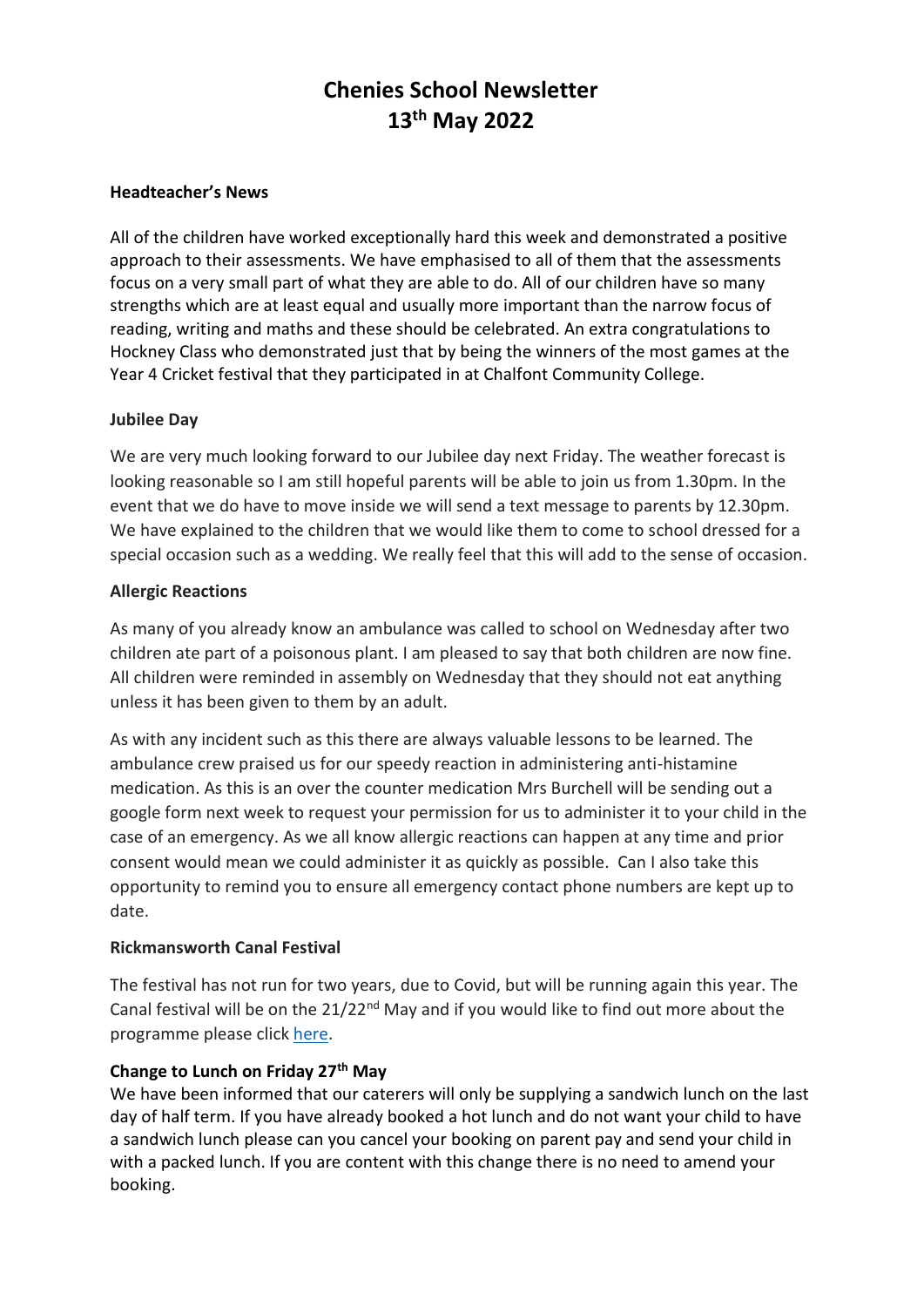## **Artist of the Week**

This week's artist is Salvador Dali and was chosen by Jonathan.

#### **Please remember**

- Monday 16<sup>th</sup> May -EYFS Stay and Play
- Thursday  $19^{th}$  May –Workshare Evening (3.30pm 5pm) and PTA Carnival Workshop
- Friday  $20^{th}$  May Jubilee Day

Have a lovely weekend.

Suzanne Powell Headteacher

#### **Message from the PTA**

1. The PTA committee have a vacancy and are looking for someone to take over the voucher scheme. If you're interested, please email [pta@chenies.bucks.sch.uk](mailto:pta@chenies.bucks.sch.uk)

2. The carnival workshop will take place on Thursday 19th May after school where the children will make their own masks with the help of their adult/s. The session coincides with when parents will be onsite for the workshare evening. If you are not able to stay, please drop by the hall so you can take materials home with you to complete your mask in your own time. Thank you!

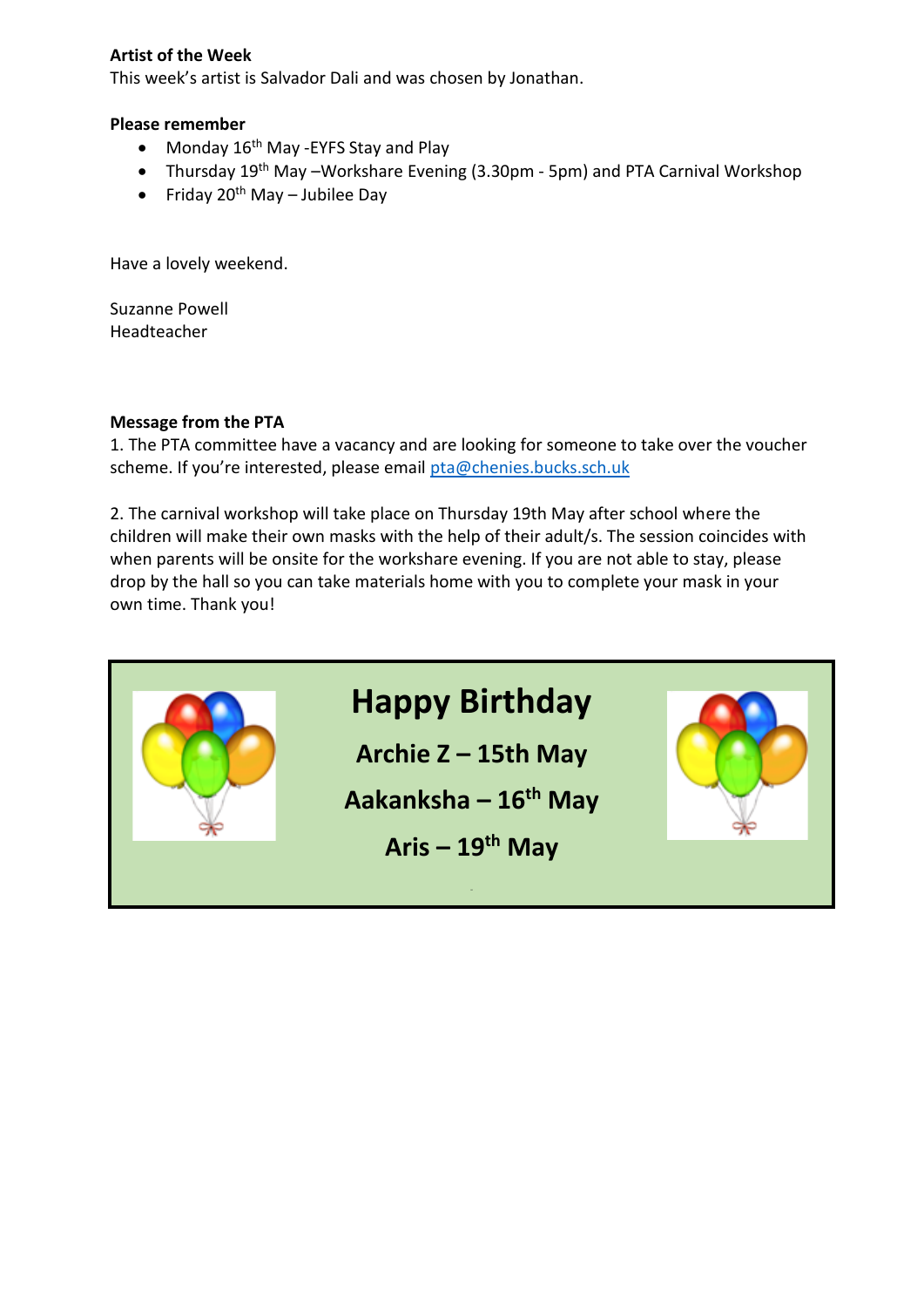| <b>Van Gogh</b> | <b>Arlo</b>   | <b>Megan</b>  |
|-----------------|---------------|---------------|
| <b>Monet</b>    | <b>Arthur</b> | <b>Sonny</b>  |
| <b>Hockney</b>  | <b>Polina</b> | <b>Ewan</b>   |
| <b>Hepworth</b> | <b>Vihaan</b> | All of year 6 |

# **Class News**

# **Van Gogh**

It's been a busy week! The children enjoyed spending time with Yr1 and it was nice to see them starting to make build relationships and make new friends.

## **Phonics**

We will continue to re-visiting all of the Phase 3 sounds and alternative sounds daily and consolidating the position of where these sounds are found in words most of the time. For example, AY would normally be found at the end of a word and AI in the middle. In line with this we will be starting Phase 4.

| Week 4 | New Sounds: ciuos tious                                                                              |
|--------|------------------------------------------------------------------------------------------------------|
|        | Phase 4: Tricky words were, there, little, they, all, are and one                                    |
|        | We will be learning about writing two syllable words e.g. lunch $-$ box<br>lunchbox desk-top desktop |
|        | Wind – mill windmill                                                                                 |
| Week 5 | Consolidating all learning to date.                                                                  |

## **Reading**

It is really important that you continue share books with your child. Please remember it's not just about them reading to you. It is as important that you are reading to them and sharing experiences. This term we will continue to compare and focus on Fiction and Non – Fiction books, looking at the key features for example, contents page, index page etc.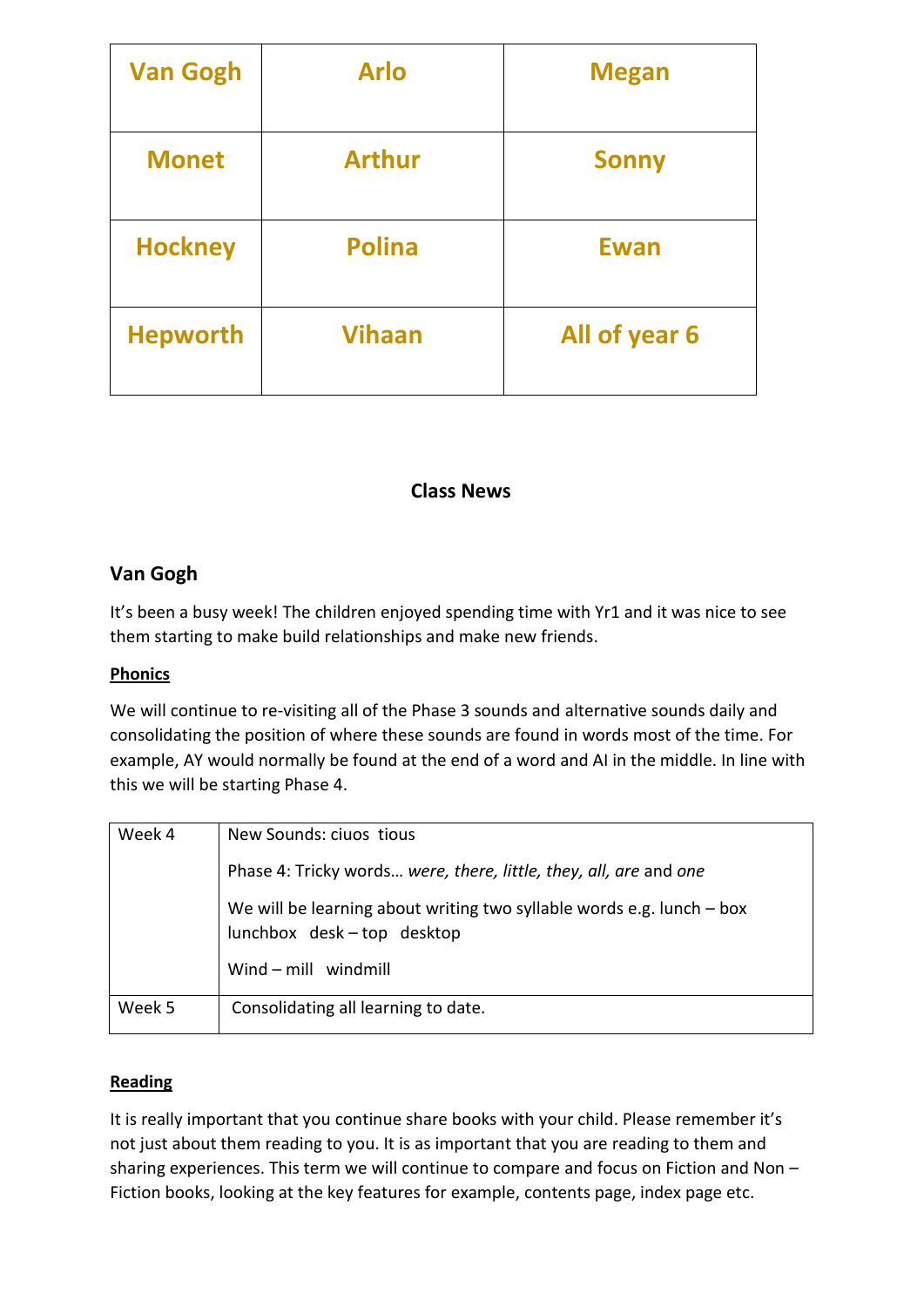## **Writing**

This week we learnt different ways of re-telling the story of The Very Hungry Caterpillar story using our own words and imagination e.g. stepping it out, acting it, drawing etc. This will help children to recall and write their own version of the story.

In addition to the topic writing we will continue to do the words of the day. Please remember if you are doing any writing at home, it is important the children are confidently applying their digraphs when writing words/sentences. Please continue to encourage them to use their whooshes in and out to form cursive letters, use finger spaces, a capital letter at the start of their sentence and a full stop at the end. Remember writing does not always mean sitting at a desk, they can write lists, recipes, make tickets, label things etc, it's all about then having a go.

## **Maths**

Next week we will be consolidating doubling and halving using objects. We will also continue with addition/subtraction and counting on and back from the biggest number. We will also continue to consolidate recognition and ordering numbers to 20, subitise and understand the composition of numbers to ten. It is important that they are able to transfer these skills to solve problems. Also please continue to consolidate the names and properties of 3D shapes in the environment.

## **Topic**

Our topic next term is Mini Beasts and the author we will be focusing on is Eric Carle. This we started to read the story and acting it out. The children have done some amazing painting based on the illustrations. Over the next few weeks we will continue to think about writing the story and looking closely at how Eric Carle created his illustrations.

## **REMINDERS:**

**SHOW & TELL:** Thursday  $17<sup>th</sup>$  May 2022 – Blue House

**STAY AND GET PHYSICAL:** Monday 16<sup>th</sup> May 2022 @ 9.15am

Please remember to dress appropriately, you will need to be trainers and comfortable clothing.

**STAY, PLAY AND READ:** Tuesday 14th June 2022 at 1.30pm

Mrs Sahotay  $\odot$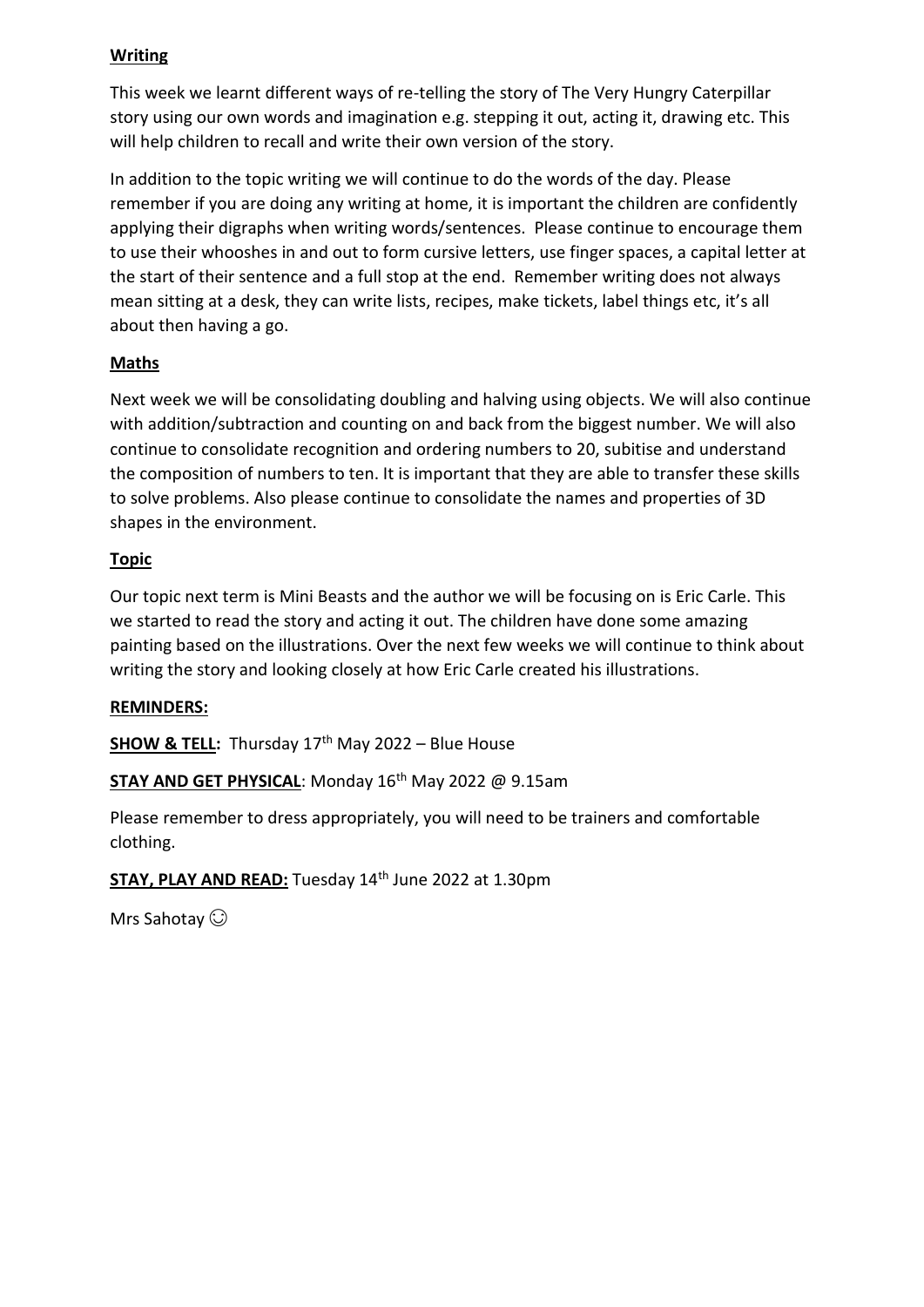# **Monet**

I was very proud of how well Year 2 worked on their SATs booklets this week. They were sensible, focused and followed all instructions brilliantly. Well done to them all.

Next week will be Arts Week and we will be starting our 'Take One Picture' project led by The National Gallery, linking our learning across the curriculum to a focus painting as a starting point.

In English we will be focusing on poetry, exploring ambitious verbs through movement and sound effects and using drama to tell part of a story by creating 'freeze frames'.

In Maths we will be telling the time and describing and comparing 3D shapes and their properties.

In Science we will be revisiting food chains and relating this to seagulls.

In Geography we will be looking at a map of the UK, identifying some seaside destinations and comparing what we found out about our grandparents' seaside trips. If you haven't yet done this, please try to interview a grandparent over the weekend about their experiences of the seaside when they were young (to bring in on Monday). Also try to bring in a small photograph of you at the seaside/other similar outing or upload it onto Google classroom.

In PSHE we will be thinking about who to tell or what to do when faced with a difficult situation in school. We will also be working on recognising feelings in ourselves and others and understanding that feelings can affect how people behave.

Please remember reading books every Tuesday and bring a water bottle to school each day to keep in the classroom.

Have a lovely weekend,

Miss Blakeley

# **Hockney**

Well, what another busy week we have had in Hockney class! The children have worked their socks off this week trying so hard to achieve their very best with their assessments. We are really proud of them and their fantastic attitude.

Next week in Hockney class we have so much to look forward to. Next week is a sort-of arts week, where we shall be focusing our study based on a given painting, as chosen by the National Gallery. We shall be studying this painting in great detail and have planned lots of art-based work to help us better understand and appreciate this painting. We also have swimming to look forward to on Wednesday afternoon so please do remember to bring your kit in. On Thursday, we look forward to attending another sports tournament. This time the tournament will be on Thursday morning and will focus on tennis whereas last week's focused on cricket. We will be back in time for lunch so the children do not have to bring a packed lunch to school, unlike last week. However, please do remember to send your child to school with a fleece or waterproof. It is an outside event and there is very little we can do if your child gets cold. Likewise, please make sure they have a water bottle with them. Hair must be tied back and any jewellery removed.

On Friday it is of course our Chenies' Jubilee Celebration Day! As this falls on a Friday we have arranged for the Year 3s French horn lesson to move to Wednesday morning, likewise for the individual lessons in case your child is worried they may miss out. On Friday we have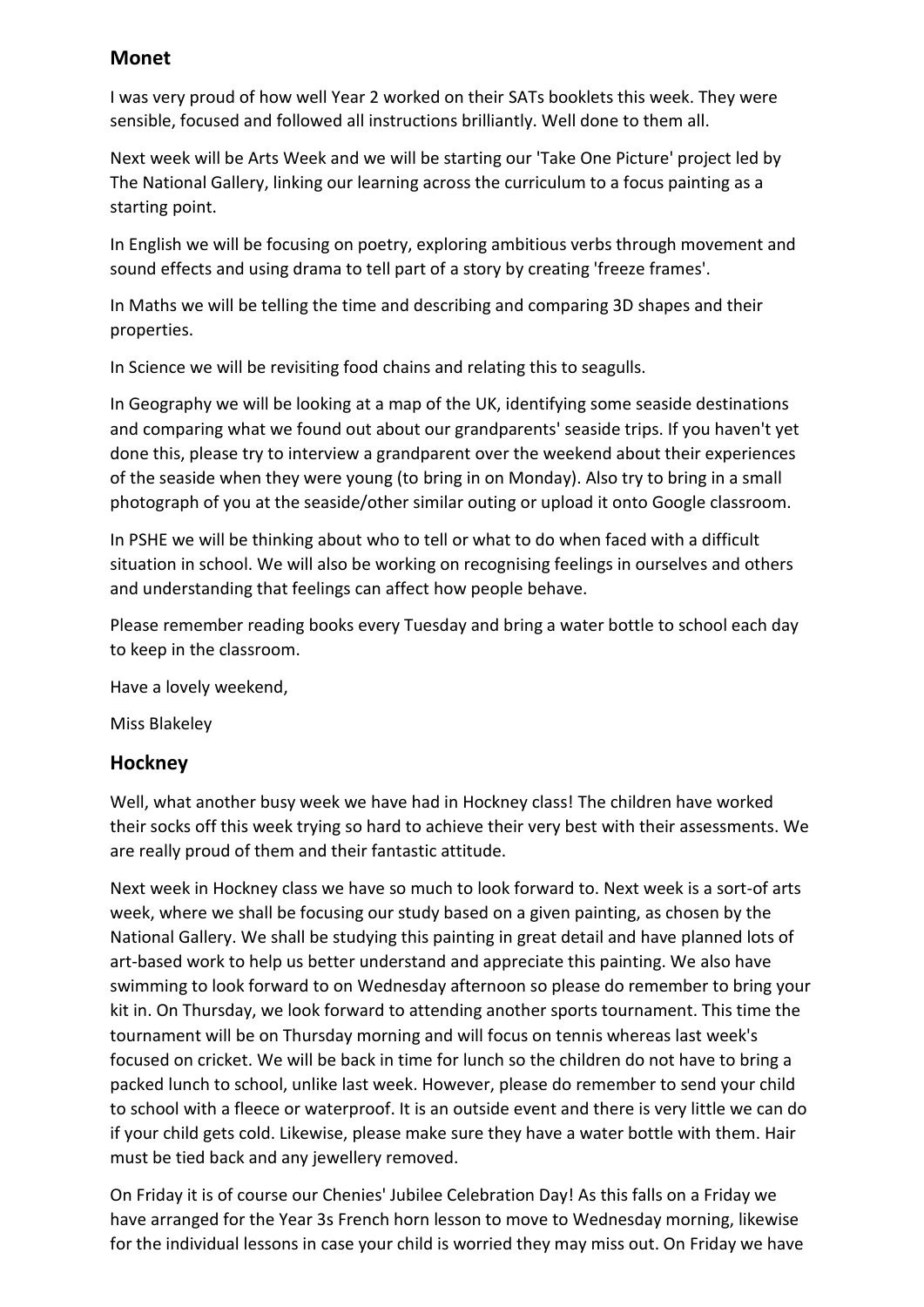so many lovely things planned, details of which you will find on your child's personal invitation. We are asking that the children all dress really smartly (like the clothes you might wear to a wedding) as we are not going to be doing anything 'messy' that day and so their clothes should (!) remain nice and neat. Please do encourage your child to think about the clothes they might like to wear. This doesn't mean that anyone need go out and buy anything new. All the children wear a shirt to school and so they can wear their school shirt if they are worried that they might not have anything smart enough-a few children have already asked us about this.

It promises to be a really lovely day and I know that all the teachers are already looking forward to it!

Have a lovely and restful weekend after such a busy week!

Mrs Whittingham & Miss Groves

# **Hepworth**

This week has been rather dominated by the year 6 SATS, but the children have dealt with it all in their stride, and we are very proud of how well they've got on with it all. Their hard work and efforts have paid off as we saw a huge number of brilliant answers as we walked around, with the children really showing they had taken on board all the teaching both of curriculum content and the exam techniques.

To bring a lighter note to other lessons, pupils have been focussing on a Design and Technology aspect to their topic for the term, Rivers. They were asked to design their own vessels which could travel on water, without the aid of wind, as well as carry as much weight as possible.

The children really threw themselves into the task from start to finish, and we'd like to say thank you for sending materials into school that they could use to build their vessels. Some of the children came up with some innovative designs, and we all enjoyed putting them to the test for evaluation. The children then used this information to think about what went well and what could be worked on to improve the performance of their original designs.

Finally, after completing SATS, Hepworth were given details of our Summer Production, 'Olivia!' and scripts to use for auditions. We would ask that you encourage your child to think about what size part they wish to play in the production, be it acting, singing, dancing or all three, so they can be clear in what they want to do and give of their best in the auditions **next Thursday**.

In addition to the production auditions next week, Hepworth (and the whole school) will be taking part in a national art project, run by the National Gallery, called Take One Picture. Children will be shown a painting from the gallery to act as a stimulus, and they will produce a creative piece based on what the painting means to them. We are looking forward to listening to their ideas and helping them in the creative process. They will continue to learn about café society in Spanish and perform gymnastics in PE. Our Jubilee celebration will be a fantastic day on Friday - we can't wait to see the children in all their finery for the day!

We hope you have a good weekend and enjoy the forecasted warmer weather.

Mrs Wilson and Mrs Jones